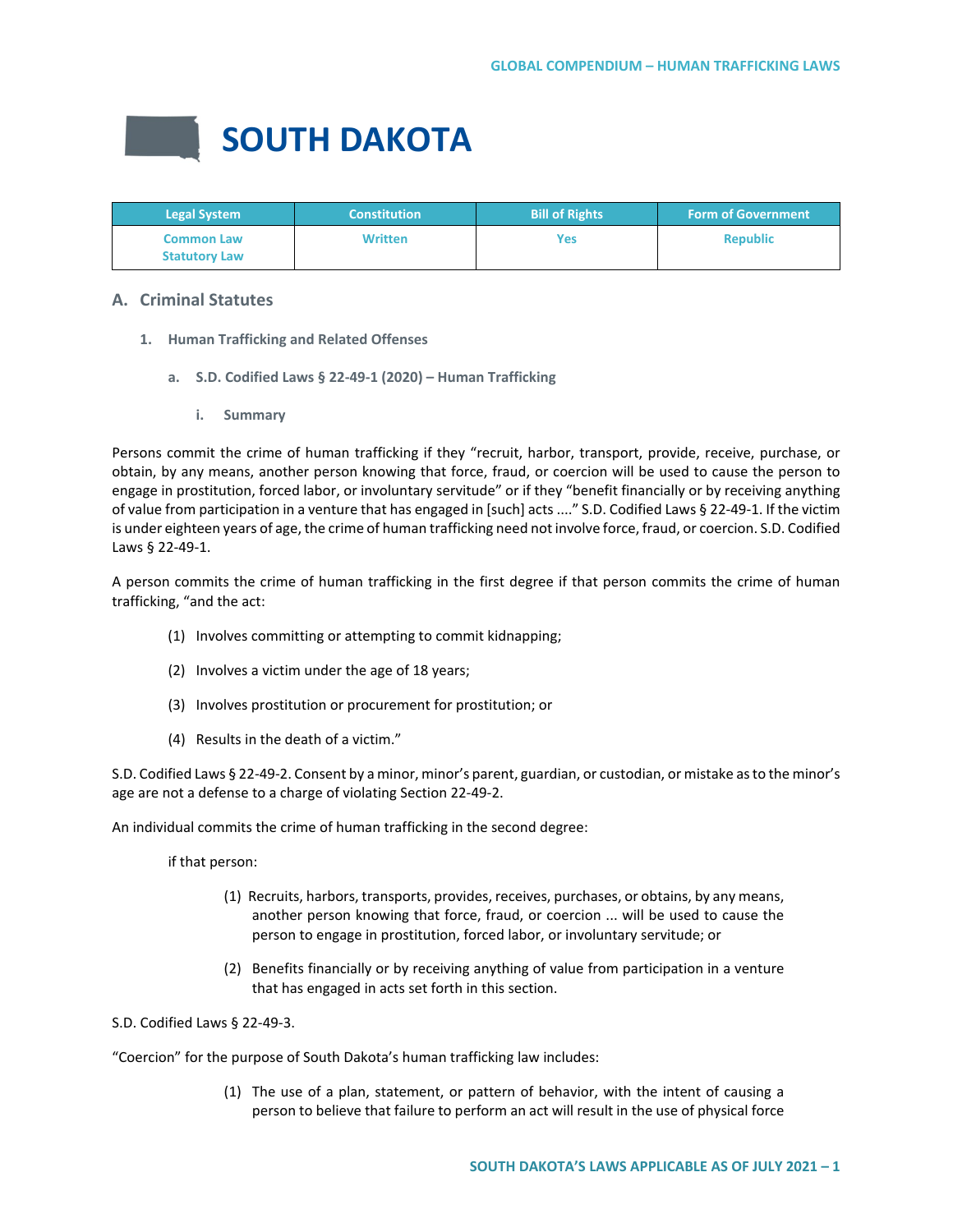or violence against the person or will result in the person's restraint, isolation, confinement, or abduction;

- (2) Inducing a person to provide commercial sexual activity as payment toward or in satisfaction of a real or purported debt; and
- (3) The use of a person's physical or mental impairment, if that impairment has a substantial adverse effect on the person's cognitive or volitional function.

#### S.D. Codified Laws § 22-49-1.

**ii. Sentencing**

Human trafficking in the first degree is a Class 2 felony, punishable by up to 25 years of imprisonment and a fine of USD 50,000. S.D. Codified Laws §§ 22-49-2, 22-6-1. An attempt to commit human trafficking in the first degree against a victim who is a minor is punishable in the same manner as the completed violation. S.D. Codified Laws § 22- 49-2.

Human trafficking in the second degree is a Class 4 felony punishable by up to 10 years of imprisonment and a fine of USD 20,000. S.D. Codified Laws §§ 22-49-3, 22-6-1.

The court also shall order a defendant found guilty of a felony to make restitution to any victim in accordance with S.D. Codified Laws §§ 23A-28, 22-6-1.

### **iii. Statute of Limitations**

The statute of limitations for a human trafficking prosecution is seven years. S.D. Codified Laws § 23A-42-2.

- **b. S.D. Codified Laws § 22-49-4 (2016) – Hiring a Person Forced to Engage in Sexual Activity**
	- **i. Summary**

It is illegal "for a person to hire or attempt to hire another person for a fee to engage in sexual activity, as defined in [Section] 22-23-1.1, if the person knew or should have known the person was being forced to engage in the activity through human trafficking." S.D. Codified Laws § 22-49-4.

**ii. Sentencing**

The crime of hiring persons for prostitution in human trafficking is a Class 6 felony punishable by up to two years of imprisonment, a fine of USD 4,000, or both. S.D. Codified Laws §§ 22-49-4, 22-6-1.

The court also shall order a defendant found guilty of a felony to make restitution to any victim in accordance with S.D. Codified Laws § 23A-28.

Additionally, a habitual offender enhancement may apply. S.D. Codified Laws §§ 22-7, *et seq*.

**iii. Statute of Limitations** 

The statute of limitations is seven years. S.D. Codified Laws § 23A-42-2.

**c. S.D. Codified Laws § 22-23-1.2 (2019) – Affirmative Defense**

An affirmative defense is available if the defendant was a victim of human trafficking or if: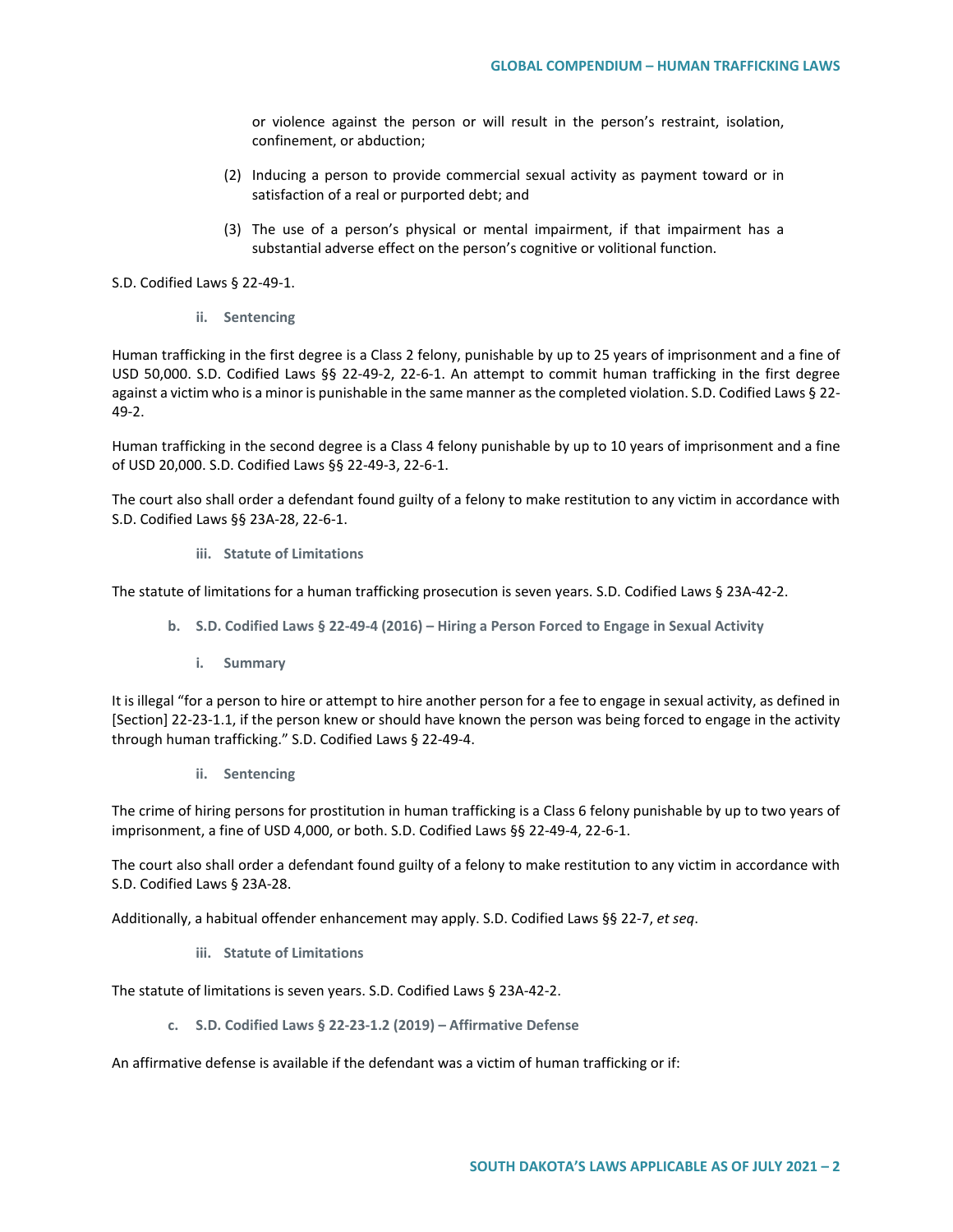the defendant committed the act only under compulsion by another person who, by implicit or explicit threat, created a reasonable apprehension in the mind of the defendant that if the defendant did not commit the act, the person would inflict bodily harm upon the defendant.

S.D. Codified Laws § 22-23-1.2.

**d. S.D. Codified Laws § 22-24A-15 (2016) – Property Subject to Forfeiture**

A person convicted of first or second degree human trafficking must forfeit to the state the person's interest in certain property, including vehicles used to facilitate the crime, funds or things of value used to carry out the crime, and assets derived from the unlawful activity. S.D. Codified Laws § 22-24A-15.

**e. S.D. Codified Laws § 23A-49-6 (2016) – Victim Immunity Against Forfeiture** 

A victim of human trafficking is immune from forfeiture.

**f. S.D. Codified Laws § 26-7A-115.1 (2020) – Expungement of Delinquency Record** 

A victim of human trafficking may petition the court directly or through a parent, guardian, or guardian ad litem for expungement of a delinquency record that resulted from being a victim of human trafficking or sexual exploitation.

**g. S.D. Codified Laws § 23A-28B-25 (2018) –Trafficking Victims' Exemption for Crime Victims' Compensation Program**

Victims of human trafficking are exempt from the rule prohibiting compensation under the Crime Victims' Compensation Program if the victim was engaged in conduct that substantially contributed to the infliction of the victim's injury or death, or engaged in conduct that the victim should reasonably have foreseen could lead to the injury or death.

**2. Online Child Sexual Exploitation and Child Pornography Offenses** 

S.D. Codified Laws § 22-22-24.3 (2006) – Sexual Exploitation of a Minor

- S.D. Codified Laws § 22-24A-1 (2016) Sale of Child Pornography
- S.D. Codified Laws § 22-24A-3 (2006) Possessing, Manufacturing or Distributing Child Pornography
- S.D. Codified Laws § 22-24A-16 (2005) Required Reporting of Child Pornography for Internet Service Providers
- S.D. Codified Laws § 22-24A-17 (2005) Required Reporting of Child Pornography for Film Processors
- S.D. Codified Laws § 22-24A-18 (2005) Required Reporting of Child Pornography for Computer Repair Technicians
	- **3. S.D. Codified Laws § 22-24B-2 (2016) – Sex Offender Registry**

A person convicted of a sex crime is required to register as a sex offender. S.D. Codified Laws § 22-24B-2.

Sex crimes include human trafficking under S.D. Codified Laws § 22-24-1; felony sexual contact with a minor under 16 if committed by an adult under S.D. Codified Laws § 22-22-7; possessing, manufacturing, or distributing child pornography under S.D. Codified Laws § 22-24A-3; sale of child pornography under S.D. Codified Laws § 22-24A-1; sexual exploitation of a minor under S.D. Codified Laws § 22-22-24.3; kidnapping if the victim is a minor under S.D. Codified Laws § 22-19-1; promotion of prostitution of a minor under S.D. Codified Laws § 22-23-2(2); and solicitation of a minor under S.D. Codified Laws § 22-24A-5.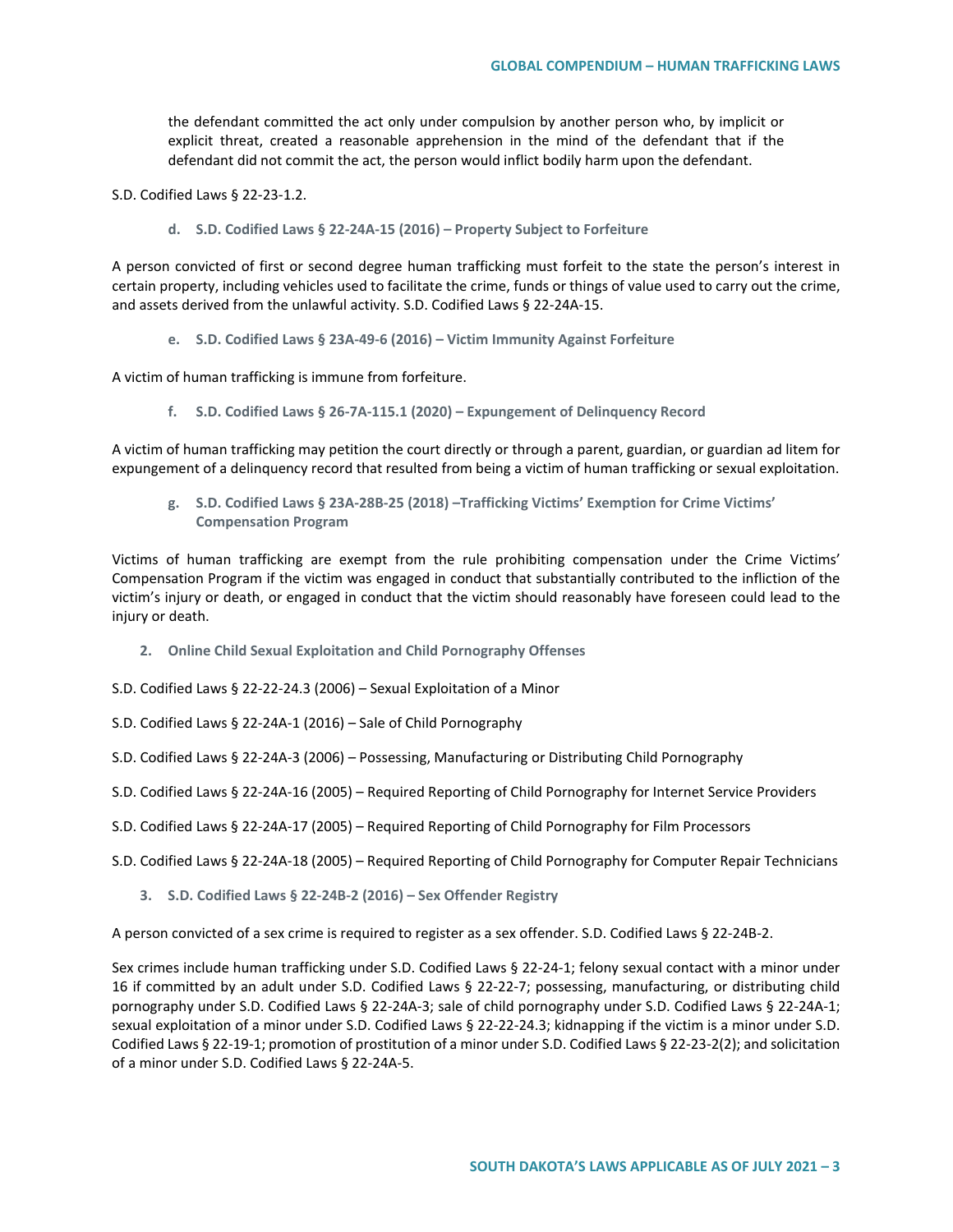# **B. Civil Liability Statutes**

- **1. S.D. Codified Laws § 22-24A-8 (2014); S.D. Codified Laws § 20-9-46 (2014) – Civil Lawsuits**
	- **a. Summary**

"Any person, except a minor, who knowingly participates in any conduct proscribed by §§ ... 22-24A-1 to 22-24A-20 [child pornography and], 22-49-1 to 22-49-3 [human trafficking], ... is liable for civil damages." S.D. Codified Laws § 22-24A-7. The child, parent, legal guardian, or sibling of the victim, medical facility, insurer, governmental entity, employer, or other entity that expended money to provide services on behalf of the child, or any person injured as a result of willful, reckless or negligent actions can bring a lawsuit for damages. S.D. Codified Laws § 22-24A-8. A civil lawsuit can be brought against any person, except a minor, who knowingly participated in the production or chain of distribution of child pornography. S.D. Codified Laws § 22-24A-9. A victim of human trafficking under the South Dakota human trafficking law or any federal human trafficking law also may bring a civil lawsuit for wrongful human trafficking. S.D. Codified Laws § 20-9-46.

**b. Damages and Other Relief**

Recoverable damages for a lawsuit under Section 22-24A-8 include economic damages, noneconomic damages, exemplary damages, attorney's fees, and disbursements. S.D. Codified Laws § 22-24A-10.

**c. Statute of Limitations**

A lawsuit for damages under S.D. Codified Laws §§ 22-49-1 to 22-49-3 (human trafficking) must be commenced within six years of the time the plaintiff knew, or had reason to know, of any injury. S.D. Codified Laws § 22-24A-13. The statute of limitations is tolled while any plaintiff is a minor. S.D. Codified Laws § 22-24A-13.

# **C. Additional Statutes Specific to Human Trafficking**

**1. S.D. Codified Laws §§ 60-11** *et seq***. (2011) – Wages, Hours, and Conditions of Employment**

An employee owed unpaid wages by an employer must first file a claim with the South Dakota Department of Labor and Regulation. A claim is sufficient if it is made in writing and states the facts that form the basis of the complaint, including the amount owed, name and address of the employer, and period of time worked. S.D. Admin. R. 47:04:01:01. The Department has the authority to investigate and adjudicate the claim. S.D. Codified Laws §§ 60-11- 17, 60-11-19. Alternatively, an employee with a valid claim as determined by the Department may bring a lawsuit in court. A prevailing employee may be awarded costs and attorney's fees if the employer removed the lawsuit from small claims court to a magistrate court or circuit court. S.D. Codified Laws § 60-11-24.

## More information is available at:

[https://sdeforms.na2.documents.adobe.com/public/esignWidget?wid=CBFCIBAA3AAABLblqZhDx5XPntI4bqyPSnHj](https://sdeforms.na2.documents.adobe.com/public/esignWidget?wid=CBFCIBAA3AAABLblqZhDx5XPntI4bqyPSnHjIXN72LVBgXi2XCNDt1aUcK83cRQNKuy0FR5XSKJuMhnRbFL8*) [IXN72LVBgXi2XCNDt1aUcK83cRQNKuy0FR5XSKJuMhnRbFL8\\*.](https://sdeforms.na2.documents.adobe.com/public/esignWidget?wid=CBFCIBAA3AAABLblqZhDx5XPntI4bqyPSnHjIXN72LVBgXi2XCNDt1aUcK83cRQNKuy0FR5XSKJuMhnRbFL8*)

# **D. Significant Cases**

No significant cases regarding South Dakota's human trafficking statutes were found.

# **E. Academic Research/Papers**

Brendan V. Johnson & Thad A. Titze, *Sex Trafficking in South Dakota and the Impact of United States v. Jungers*, 64 S.D. L. REV. 334 (2019).

Lara Roetzel et al., *Beyond the Cages: Sex Trafficking in South Dakota*, 64 S.D. L. REV. 346 (2019).